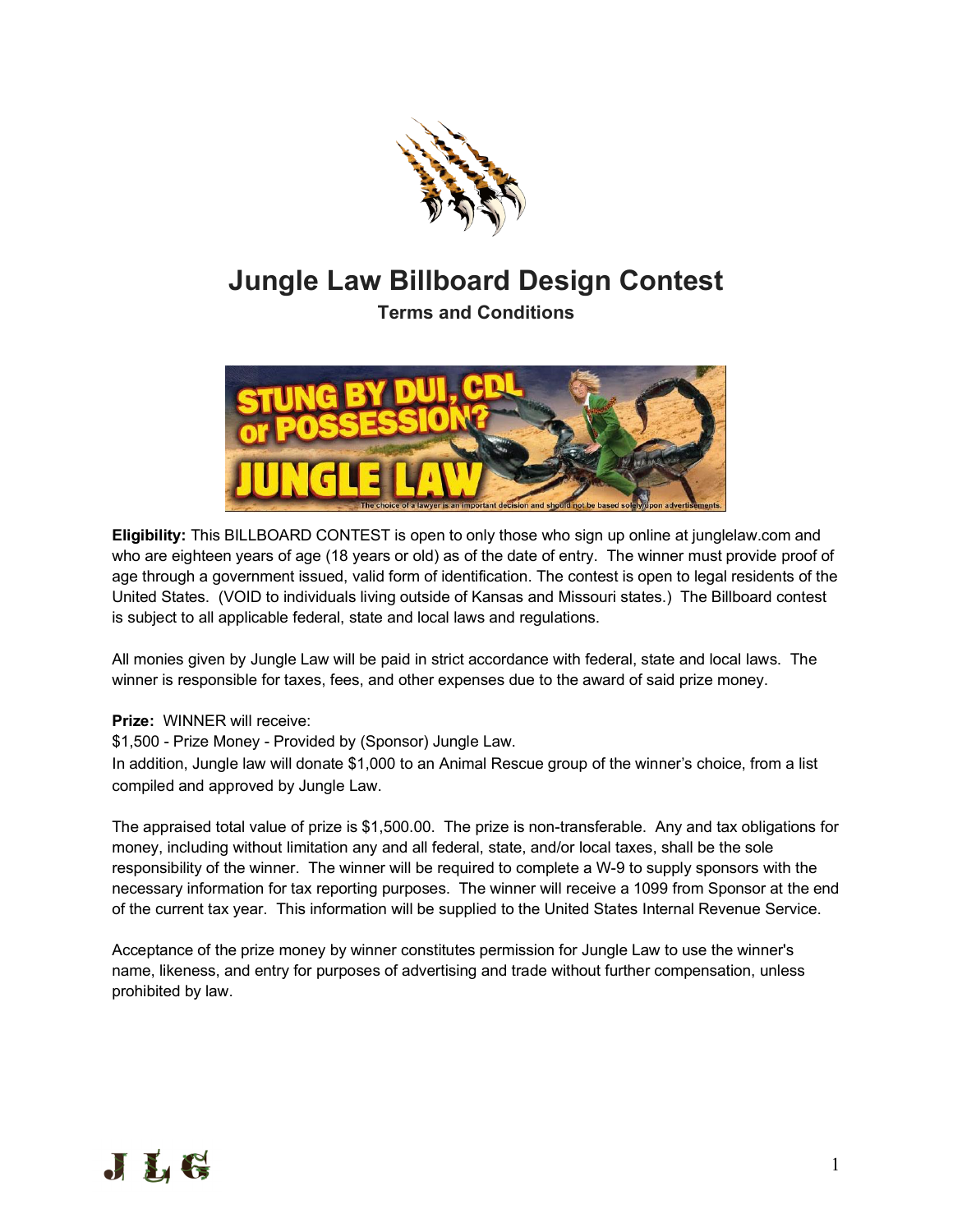**Billboard Submission Period:** Entries will be accepted online starting on or about August 3, 2020 and October 2, 2020. All online entries must be received by October 2, 2020, 5:00 PM, Central Time. The top three designs will be announced for public vote on October 5th, 2020. The final winner will be announced on October 19, 2020.

**How To Enter:** The Billboard contest must be entered by submitting an entry using the online form provided on this contest. The entry must fulfill all contest requirements, as specified, to be eligible to win prize money. Entries that are not complete or do not adhere to the rules specified may be disqualified at the sole discretion of the sponsor. You may enter only one submission per person, and you must fill in the information requested online. You may not enter more times than indicated by using multiple email addresses, identities or devices in an attempt to circumvent the rules. If you use fraudulent methods or otherwise attempt to circumvent the rules, your submission may be removed from eligibility at the sole discretion of the sponsor.

**Agreement to the Rules:** By participating, you agree to be fully and unconditionally bound by these Rules, and you represent and warrant that you meet the eligibility requirements set forth herein. In addition, you agree to accept the decisions of Jungle Law, as final and binding as it relates to the content. The contest is subject to all applicable federal, state and local laws. By entering this contest, you agree to voluntarily give up any intellectual property rights for your entry to Jungle Law. This means that you are giving Jungle Law ownership rights over your artwork submissions to Jungle Law for future advertising or marketing purposes.

**Jungle Law Intellectual Property:** Jungle Law intellectual property, including but not limited to our associated logos, slogans, brands, likenesses, art and names constitute our trademarks, copyrights and/or other types of service marks. Any of the aforementioned, as well as logos associated with third party organizations, are the trademarks, service marks, or logos of their respective owners. You are granted no right or license with respect to any of the foregoing trademarks, service marks, or logos.

Certain materials available on or through the Websites are our considered "Our Works." (i.e., Content we own, authored, created, purchased, or licensed). Our Works may be protected by copyright, trademark, patent, trade secret, and/or other laws, and we reserve and retain all rights in our Works and the Website. We hereby grant you a royalty-free, limited, revocable, non-sublicensable, and non-exclusive license to access our Works solely for your personal use in connection with entering this contest.. You may not otherwise reproduce, distribute, communicate to the public, make available, adapt, publicly perform, link to, or publicly display the Works or any adaptations thereof unless expressly set forth herein.

**Odds:** The odds of winning depend on the number of eligible entries received.

**Winner Selection and Notification:** Winner will be selected by Jungle Law. Winner will be notified within five (5) days following the winner selection. Sponsor shall have no liability for a winner's failure to receive notices due to winners 'spam, junk e-mail, or other security settings or for winners 'provision of incorrect or otherwise non-functioning contract information. If the selected winner cannot be contacted, is ineligible, fails to claim the prize within forty-eight (48) hours from first attempt to contact by Sponsor from the time award notification was sent, or fails to timely return a completed and executed declaration and releases as required, prize money may be forfeited and an alternate winner selected.

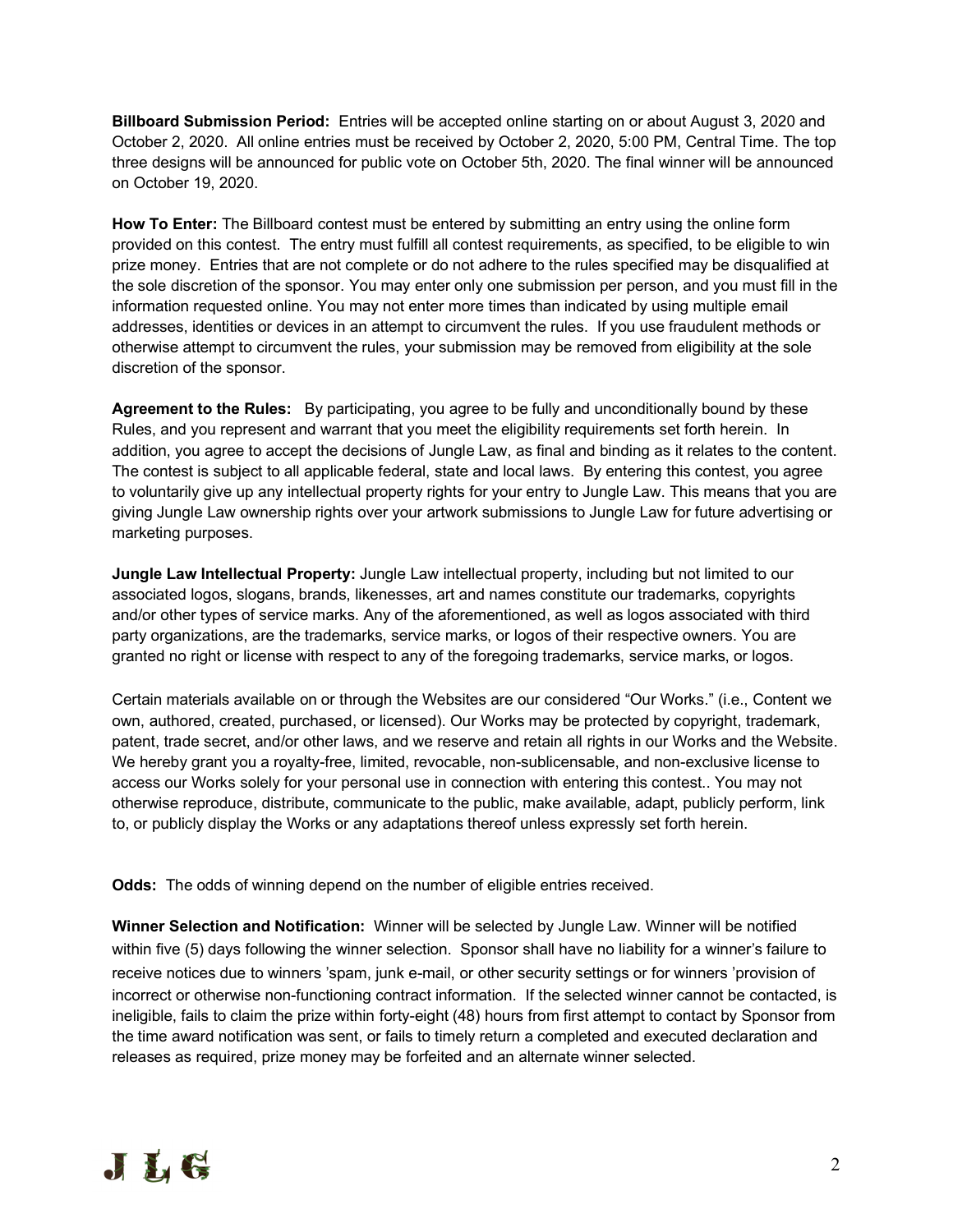Being a client of Jungle Law - or a family or a friend of a client-will not help or hurt your chances of winning. Further, you do not form an attorney-client relationship with Jungle Law by entering this contest.

The receipt by winner of the prize offered in this contest is conditioned upon compliance with any and all federal and state laws and regulations. ANY VIOLATION OF THESE OFFICIAL RULES BY ANY WINNER (AT SPONSOR'S SOLE DISCRETION) WILL RESULT IN SUCH WINNER'S DISQUALIFICATION AS WINNER OF THE CONTEST AND ALL PRIVILEGES AS WINNER WILL BE IMMEDIATELY TERMINATED.

**Terms:** Jungle Law reserves the right, in its sole discretion to cancel, terminate, modify or suspend the contest, should (in its sole discretion) a virus, bug, non-authorized human intervention, fraud or other causes beyond its control corrupt or affect the administration, security, fairness or proper conduct of the contest. In such a case, Jungle Law may select a recipient from all eligible entries received prior to and/or after (if appropriate) the action taken by Jungle Law. Jungle Law reserves the right at its sole discretion to disqualify any individual who tampers or attempts to tamper with the entry process or the operation of the contest or website or violates these Terms & Conditions. Jungle Law has the right, in its sole discretion, to maintain the integrity of the contest, to void votes for any reason, including, but not limited to; multiple entries from the same user from different IP addresses, multiple entries from the same computer in excess of that allowed by contest rules, or the use of bots, macros or scripts of other technical means for entering.

Any attempt by an entrant to deliberately damage any web site or undermine the legitimate operation of the contest may be a violation of criminal and civil laws and should such an attempt be made, Jungle Law reserve the right to seek damages from any such person to the fullest extent permitted by law.

By entering the contest, you agree to receive email newsletters periodically from Jungle Law. You can opt-out of receiving this communication at any time by clicking the unsubscribe line in the newsletter.

**Limitation of Liability:** By entering, you agree to release and hold harmless Jungle Law and its subsidiaries, affiliates, advertising, and promotion agencies, partners, representatives, agents, successors, assigns, employees, officers and directors from any liability, illness, injury, death, loss, litigation, claim or damage that may occur, directly or indirectly, whether caused by negligence or not, from (i) such entrant's participation in the contest and/or his/her acceptance, possession, use, or misuse of any prize money or any portion thereof (ii) technical failures of any kind, including, but not limited to the malfunctioning of any computer, cable, network, hardware, or software; (iii) the unavailability of inaccessibility of any transmissions or telephone or internet service; unauthorized human intervention in any part of the entry process or the Promotion; (v) electronic or human error which may occur in the administration of the promotion or the processing of entries.

The winner will be required to be available for publicity for photographs after the announcement for promotion of the contest, as well as for posts to social media made by Jungle Law. Winner and Jungle Law will set a mutually agreeable date and time. If unavailable, winner must submit a suitable photo.